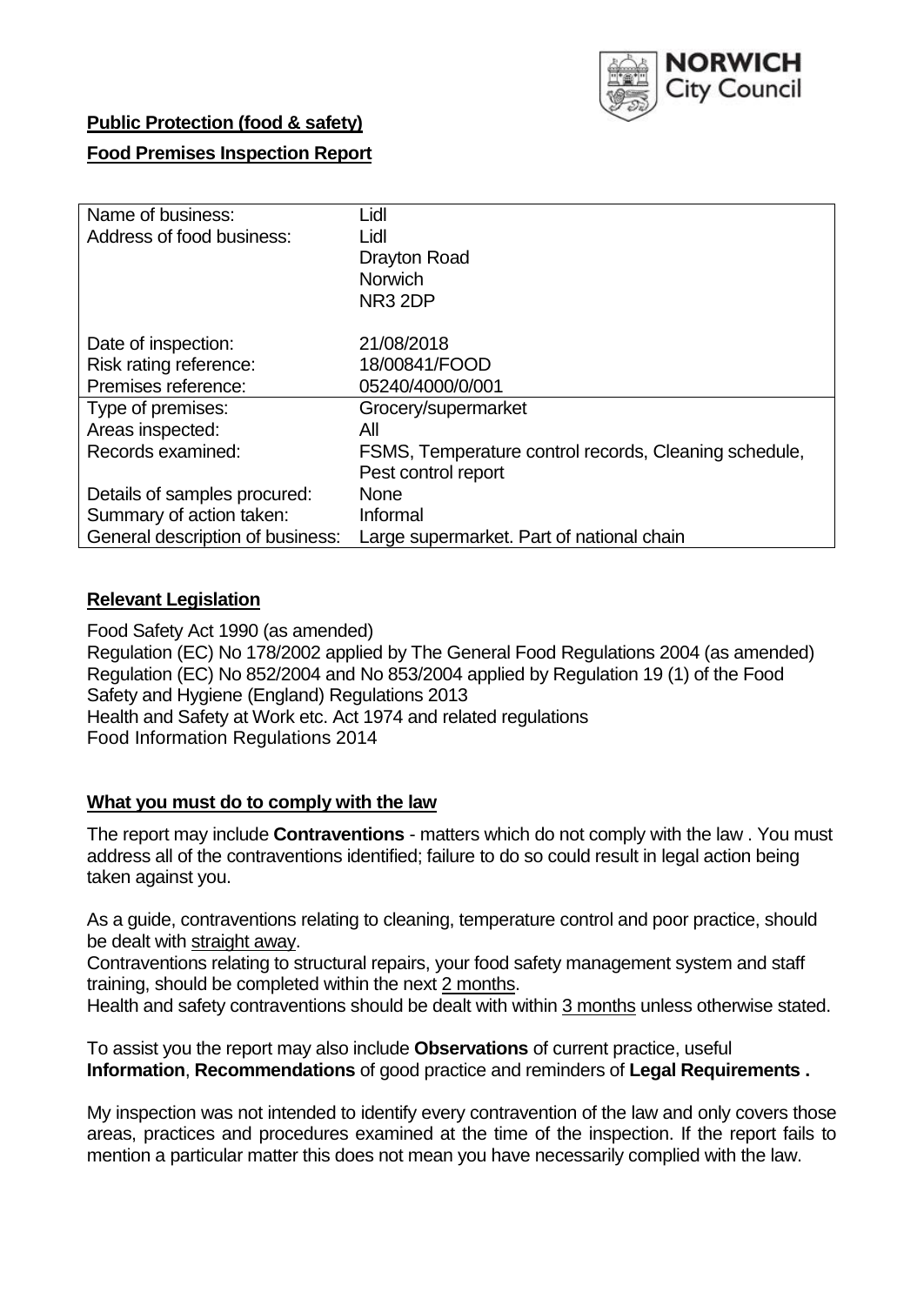# **FOOD SAFETY**

### **How we calculate your Food Hygiene Rating:**

The food safety section has been divided into the three areas which you are scored against for the hygiene rating: 1. food hygiene and safety procedures, 2. structural requirements and 3. confidence in management/control procedures. Each section begins with a summary of what was observed and the score you have been given. Details of how these scores combine to produce your overall food hygiene rating are shown in the table.

| <b>Compliance Area</b>                     |          |    |           | <b>You Score</b> |           |    |           |    |                |  |  |
|--------------------------------------------|----------|----|-----------|------------------|-----------|----|-----------|----|----------------|--|--|
| Food Hygiene and Safety                    |          |    |           | $\Omega$         | 5         | 10 | 15        | 20 | 25             |  |  |
| <b>Structure and Cleaning</b>              |          |    | $\Omega$  | 5                | 10        | 15 | 20        | 25 |                |  |  |
| Confidence in management & control systems |          |    | $\Omega$  | 5                | 10        | 15 | 20        | 30 |                |  |  |
|                                            |          |    |           |                  |           |    |           |    |                |  |  |
| <b>Your Total score</b>                    | $0 - 15$ | 20 | $25 - 30$ |                  | $35 - 40$ |    | $45 - 50$ |    | > 50           |  |  |
| <b>Your Worst score</b>                    | 5        | 10 | 10        |                  | 15        |    | 20        |    | $\blacksquare$ |  |  |
|                                            |          |    |           |                  |           |    |           |    |                |  |  |
| <b>Your Rating is</b>                      | 5        | 4. | 3         |                  | 2         |    |           |    | $\overline{0}$ |  |  |

Your Food Hygiene Rating is 5 - a very good standard



# **1. Food Hygiene and Safety**

Food hygiene standards are high. You demonstrated a very good standard of compliance with legal requirements. You have safe food handling practices and procedures and all the necessary control measures to prevent cross-contamination are in place. Some minor contraventions require your attention. **(Score 5)**

## Contamination risks

**Contravention** The following exposed food to the general risk of cross-contamination with bacteria or allergens or its physical contamination with dirt or foreign objects:

• The insectocutor above preparation table in rear store rooms was full and needed emptying. There is a risk of debris from the insectocutor falling on food surfaces and open food below

**Observation** Contamination risks were generally controlled well within the store

#### Hand-washing

**Observation** Hand washing was managed well and wash-hand basins were well stocked with hand cleaning material.

## Personal Hygiene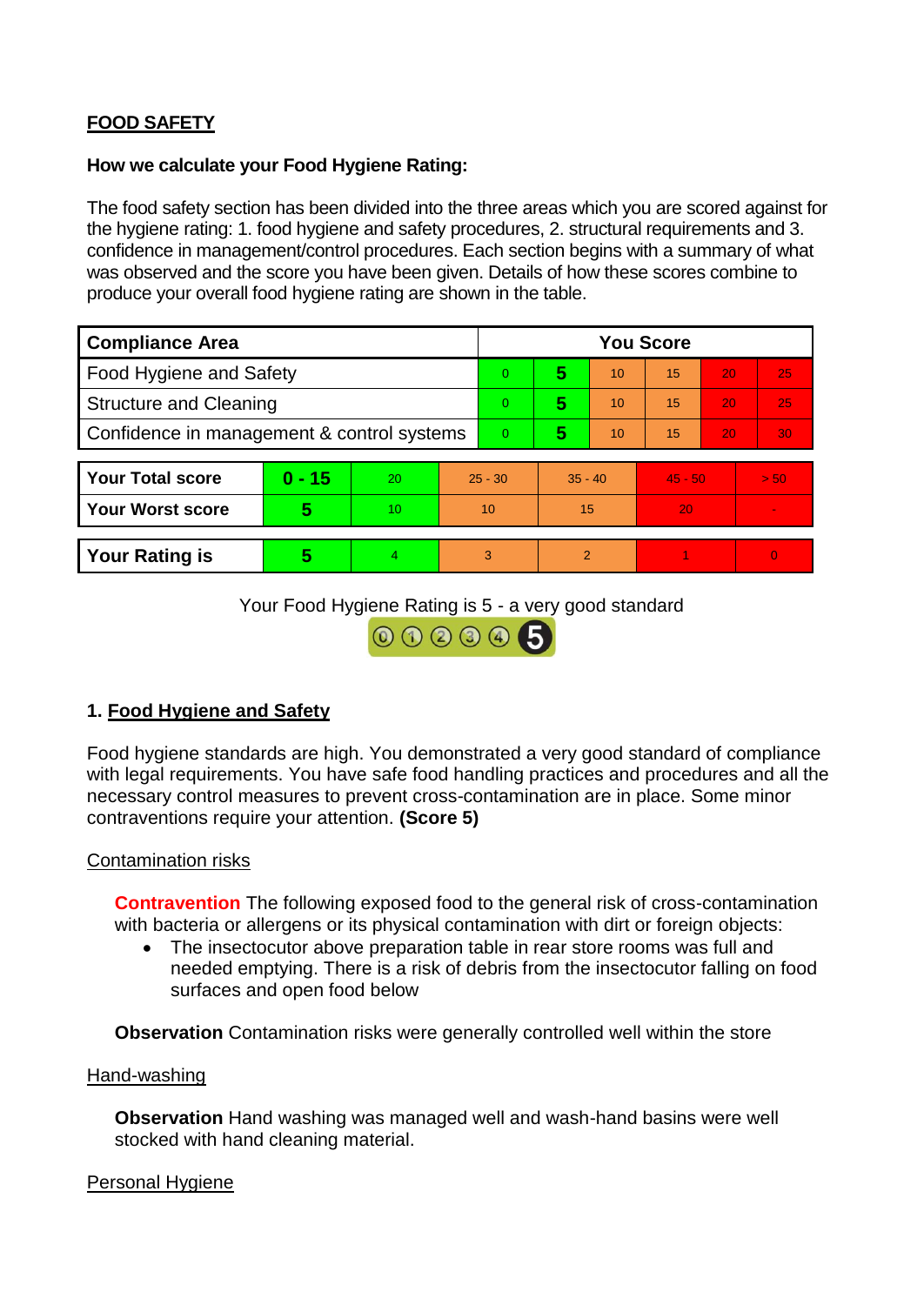**Observation** I was pleased to see that standards of personal hygiene were high.

**Recommendation** staff also wear hats when baking off foods to prevent risk of physical contamination.

## Temperature Control

**Observation** I was pleased to see you were able to limit bacterial growth and/or survival by applying appropriate temperature controls at points critical to food safety and that you were diligently monitoring temperatures.

**Recommendation** Although you use independent thermometers and digital dials to ensure foods are chilled to below 7 degree's in your chillers you do not probe cooked hot foods to ensure adequately cooked. I acknowledge you do not cook foods with high risk fillings i.e. meat sausage rolls but I recommend that you probe them to ensure they have reached the manufacturers cooking temperatures and ensure that the set cooking time-temperatures/programming for the ovens are reached.

## **2. Structure and Cleaning**

The structure facilities and standard of cleaning and maintenance are all of a good standard and only minor repairs and/or improvements are required. Pest control and waste disposal provisions are adequate. The minor contraventions require your attention. **(Score 5)**

## Cleaning of Structure

**Contravention** The following structural items were dirty and require more frequent and thorough cleaning:

• insectocutor needs emptying

#### Cleaning Chemicals / Materials / Equipment and Methods

**Observation** I was pleased to see that the premises was kept clean and that your cleaning materials, methods and equipment were able to minimise the spread of harmful bacteria between surfaces.

#### Facilities and Structural provision

**Contravention** The following facilities were inadequate or absent and must be provided or improved:

- the pest proof stripping bristles were worn in places to front door and need replacing.
- there was a gap/daylight seen to the large roller shutter doors where deliveries are made.